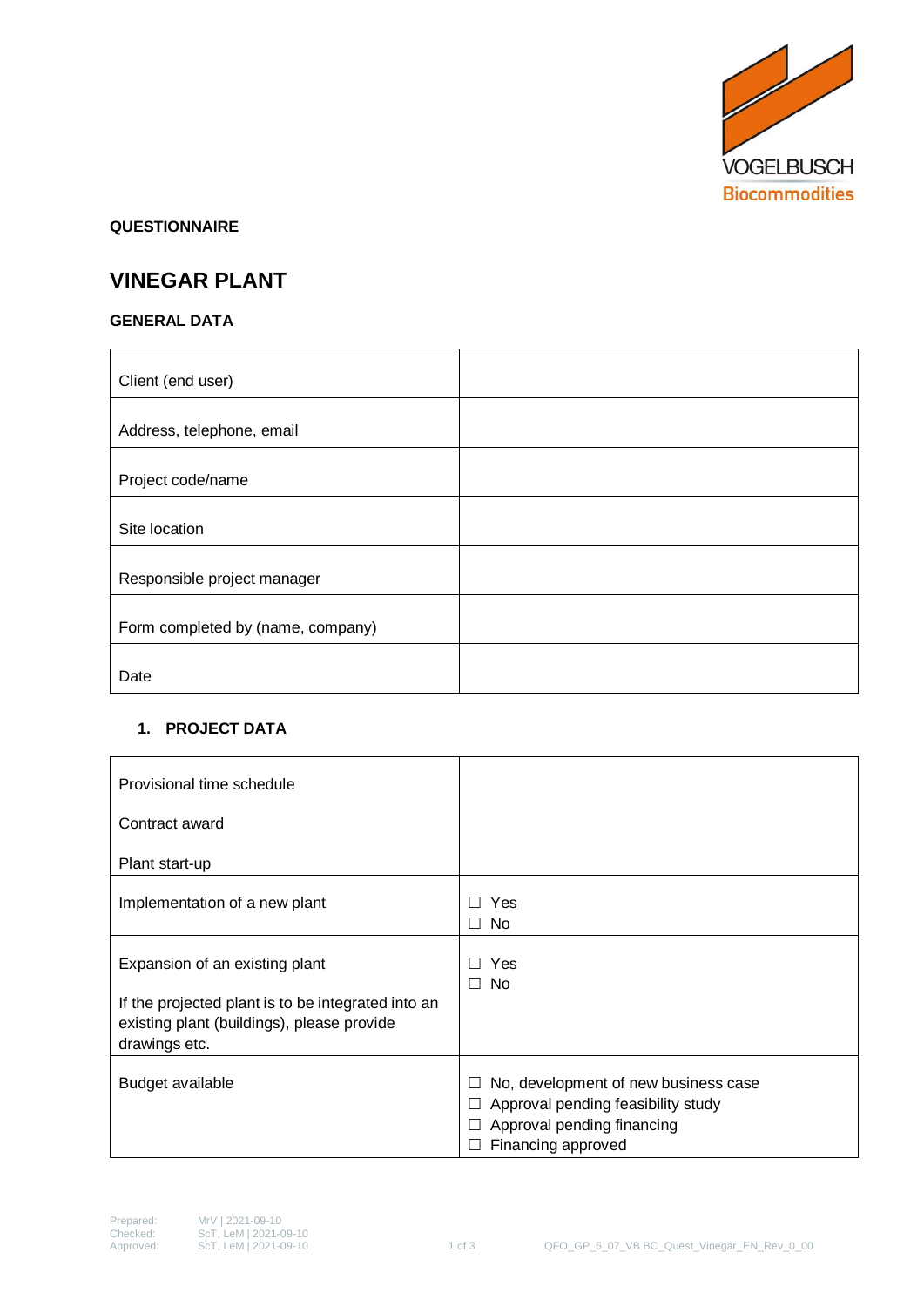

## **2. BASIC DATA FOR PRODUCTION**

| Production capacity in liters per year based on<br>10% concentration |  |
|----------------------------------------------------------------------|--|
| Acid concentration of final product, %                               |  |
| Operating time in days per year/ hours per day<br>or week            |  |

| Raw material                                                                                     |  |
|--------------------------------------------------------------------------------------------------|--|
| Type of alcohol containing raw material (e. g.<br>wine from grape, apple, dates etc, or ethanol) |  |
| Alcohol content, % vol/vol<br>(please provide chemical analysis, if available)                   |  |
| Other (non-alcoholic) raw material                                                               |  |

## **3. UTILITIES**

#### **Process water supply**

| Process water supply in drinking quality<br>(secured quantity during the whole working time<br>of the factory), m <sup>3</sup> /h |  |
|-----------------------------------------------------------------------------------------------------------------------------------|--|
| Temperature, °C max/min                                                                                                           |  |

#### **Cooling water supply**

| Cooling towers                                                                                     | Available<br>$\perp$<br>Not available<br>$\perp$ |
|----------------------------------------------------------------------------------------------------|--------------------------------------------------|
| If to be included in the offer                                                                     |                                                  |
| Water supply (secured quantity during the<br>whole working time of the factory), m <sup>3</sup> /h |                                                  |
| Temperature, °C max/min                                                                            |                                                  |